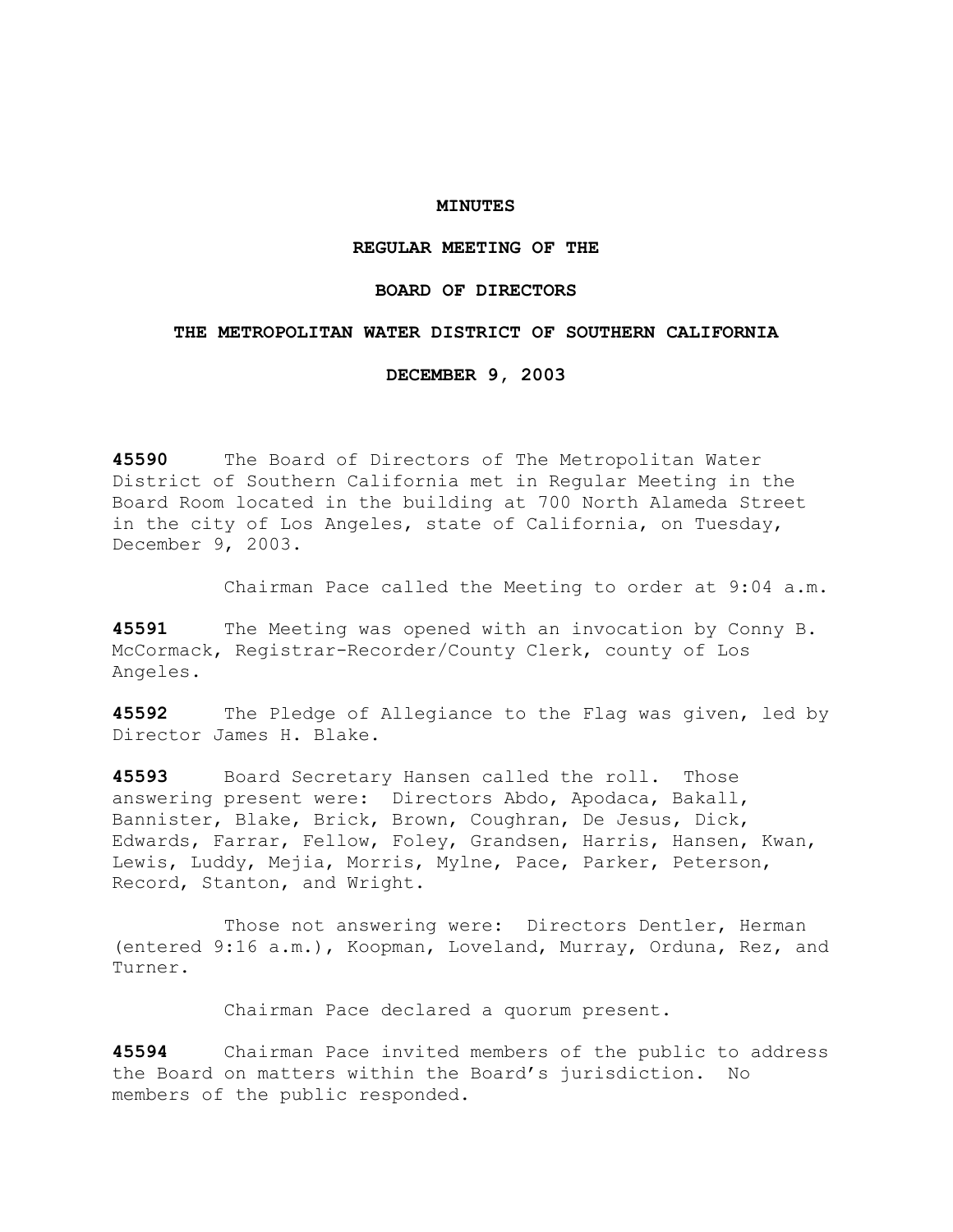**45595** There being no objection, Chairman Pace ordered the reading of the Minutes of the Meetings of September 23, November 11 and 18, 2003, dispensed with, copies having been mailed to each Director.

 Director Coughran moved, seconded by Director De Jesus and carried, approving the foregoing Minutes as mailed.

**45596** Chairman Pace recognized Director Emeritus Patrick H. Miller, who represented Calleguas Municipal Water District from 1990 to 1999.

**45597** Chairman Pace reported that on November 22 he, Director Record, and Executive Vice President Ivey attended the Searl Parkway dedication at Diamond Valley Lake. The Searl family history began about 110 years ago as ranchers and farmers, and Metropolitan purchased their land to build the Diamond Valley Lake reservoir.

 Many Directors attended the ACWA fall conference held in San Diego last week. The conference focused on five programs that included an attorney track, groundwater issues, finance, human resources, and small agencies.

Director Herman took her seat at 9:16 a.m.

**45598** Regarding Colorado River, Bay-Delta, and CALFED matters, Chief Executive Officer Gastelum referred to his activity report for November dated December 4, 2003, which was distributed earlier.

 Chief Executive Officer Gastelum stated that at the upcoming Colorado River Water Users Association conference, there would be a special signing ceremony on Thursday, December 11, with the Secretary of the Interior. This ceremony is to celebrate the signing of the Memorandum of Understanding (MOU) between Metropolitan and the Department of Interior coordinating our land management activities in the California desert, which MOU was approved some time ago. Mr. Gastelum invited those Directors attending the conference to participate in this ceremony.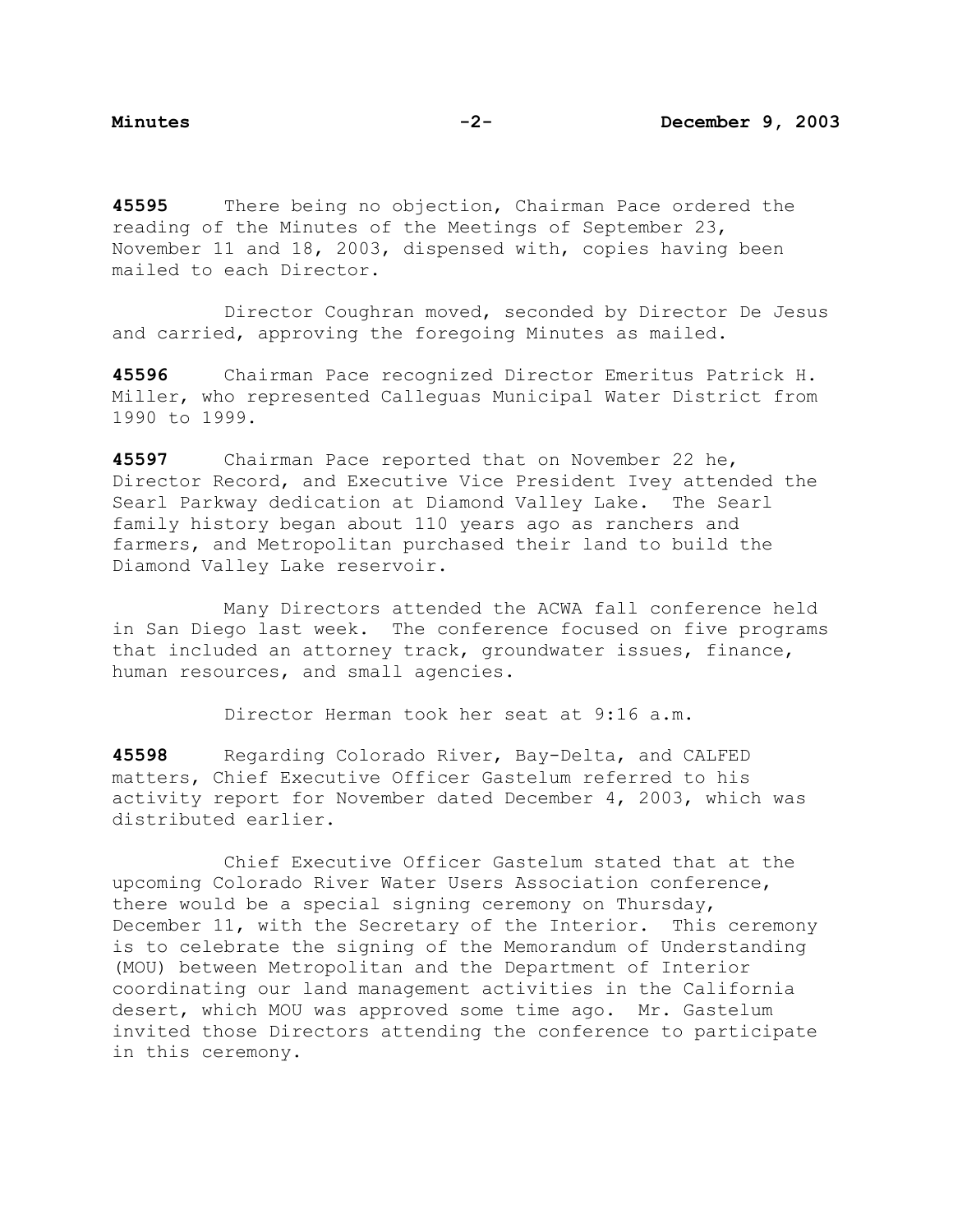Referring to the state audit, Chief Executive Officer Gastelum reported that the state audit has been continuing. The auditors gathered material and asked questions at the beginning of the audit, then returned to Sacramento for about four weeks to review everything. The auditors are now back at Metropolitan, asking additional questions, and have interviewed some individuals. Mr. Gastelum believes the audit would conclude in January, and that the auditors have focused more on Metropolitan's policies and procedures. He stated that the audit appeared to be proceeding as the audit team suggested, and that he would bring to the Board the state audit team's preliminary comments. Metropolitan will be provided an exit interview with an opportunity for comments.

**45599** Regarding Legal Department activities, General Counsel Kightlinger referred to his activity report for November, dated December 1, 2003, which was distributed earlier.

 In the *Dewayne Cargill, et al. v. Metropolitan, et al.*  litigation, the temporary workers' lawsuit, General Counsel Kightlinger reported that the case was argued before the California Supreme Court on December 3; and it appeared there is a divided court. A number of questions focused on the potential unfunded liability and the impact this would have on public agencies across the state of California, particularly at this time in the state's budget crisis; fairness and what was the real definition of "temporary"; and whether there was some problem with temporary workers on a job too long. Some justices expressed an interest that perhaps this was more a legislative issue instead of a judicial one and asked why the Legislature had not taken this up to try and resolve it. Mr. Kightlinger stated that the Supreme Court has 90 days to issue an opinion, which would be some time in February 2004. The Board would then be informed of the outcome.

**45600** General Auditor Riss noted that for the month of November, a review of cash management was issued with the opinion that the administrative and accounting procedures of cash receipts and cash disbursements were generally satisfactory. There were a couple of observations that management concurred with and is in the process of preparing their response. Mr. Riss also noted that his department has tracked other reports that have been issued in previous months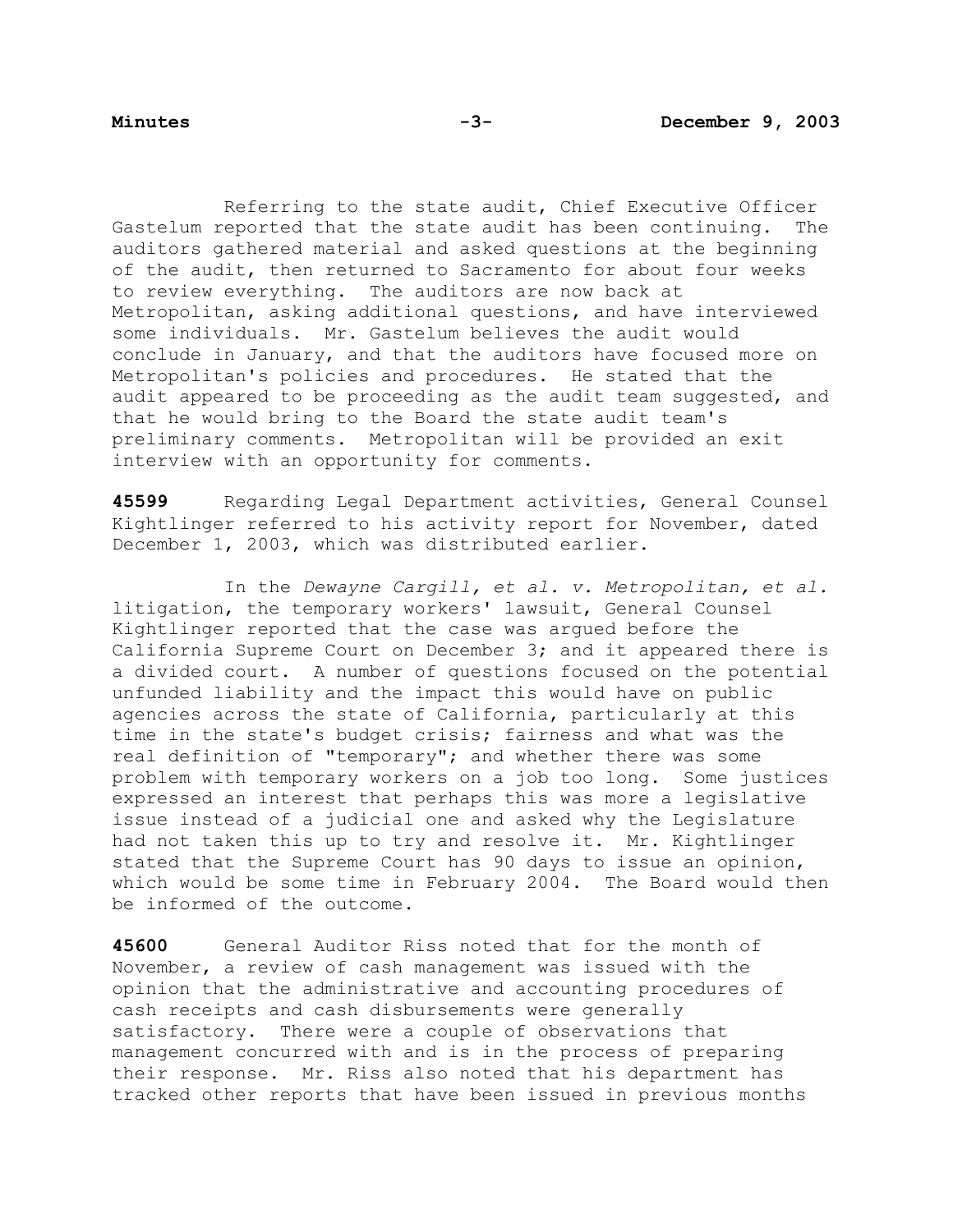with responses from management that have been acceptable, thorough, and complete.

**45601** The reports of the Standing Committees are as follows:

Chairman Pace reported the Executive Committee, at its meeting of November 25, approved Agenda Item 8-6. The proposed items for December's Board and committee agenda items were discussed and approved. The committee heard reports on activities of the Ethics Subcommittee and the Colorado River Board. Chief Executive Officer Gastelum reported on Metropolitan's activities, the Integrated Resources Plan (IRP) and the inclusion of comments from Directors and the public, the desalination projects with member agencies, and the recreation development plans with the city of Hemet.

 Asset, Real Estate and Infrastructure Policy Committee Chair Peterson reported the committee approved Agenda Items 8-2, 8-4, and 9-4, and he requested that Item 9-4 be placed on the Consent Calendar. The committee received presentations on the Information Technology performance measures; the commercial development adjacent to Metropolitan's Headquarters Building at Union Station; and the Diamond Valley Recreation Area.

 Budget, Finance and Investment Committee Chairman Blake reported the committee unanimously approved Agenda Items 8-3 and 9-1. He requested Item 9-1 be placed on the Consent Calendar.

 Chairman Pace announced there was no meeting of the Communications, Outreach and Legislation Committee.

 Engineering and Operations Committee Chairman De Jesus reported the committee approved Agenda Item 8-1. The committee heard oral reports on the Inland Feeder Program, system operations, and engineering activities.

 Legal, Claims and Personnel Committee Chairman Bannister reported the committee approved Agenda Items 9-2 and 9-3, and he requested that they be added to the Consent Calendar. The committee heard a report on the State Water Project power cost allocations.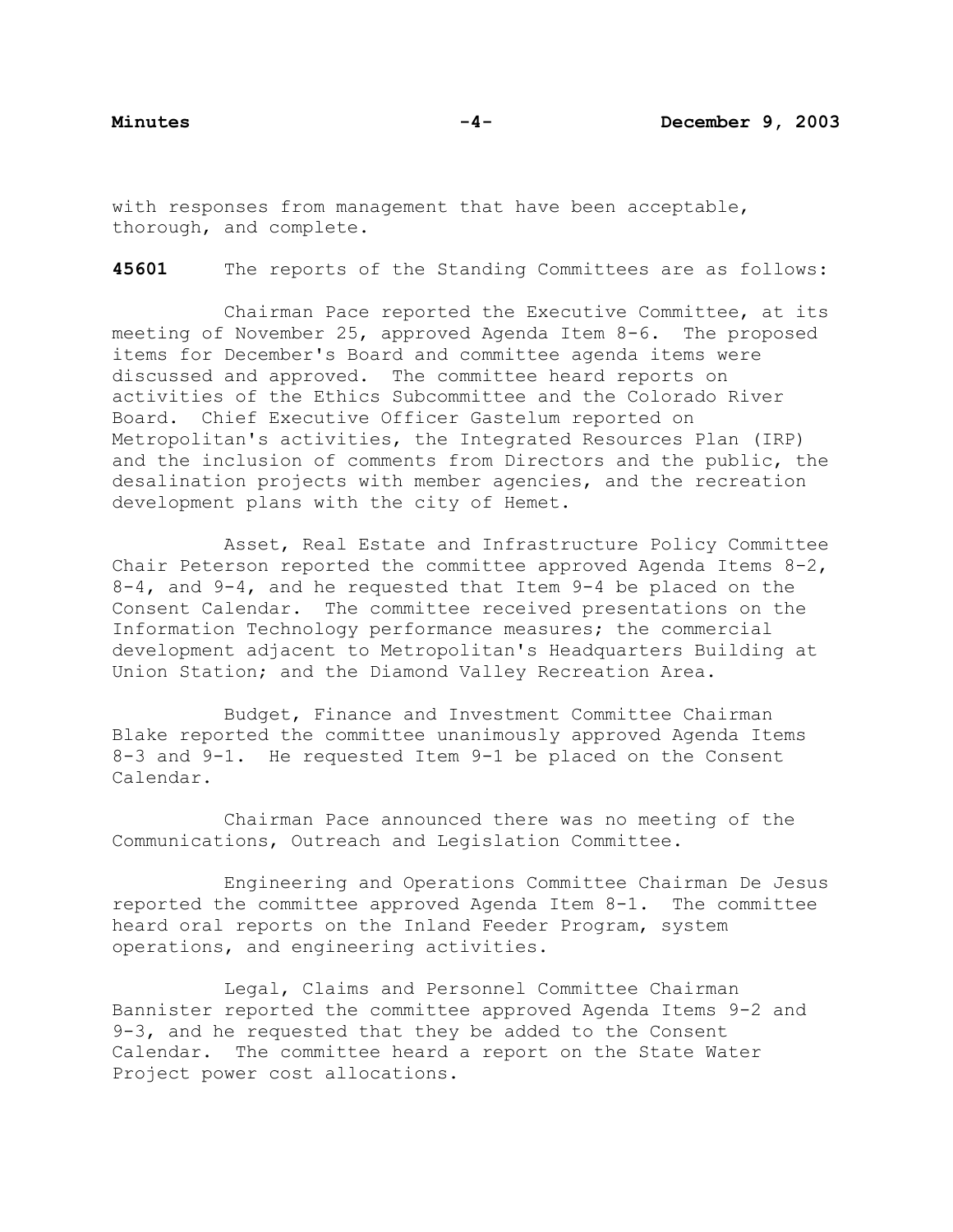Water Planning, Quality and Resources Committee Chairman Wright reported the committee held a public hearing on key accomplishments and information contained in Metropolitan's annual water management progress report to the Legislature. The committee heard reports on Bay-Delta and State Water Project matters, the Water Surplus and Drought Management Plan, the Innovative Supply Program, the approval of the Mojave Storage Program by the Department of Water Resources, and the IRP Update process.

 Director Morris moved, seconded by Director Stanton and carried, and the Board approved the Consent Calendar Items, **M.I. 45602** through **M.I. 45610,** as follows:

**45602** Adopted the California Environmental Quality Act (CEQA) determinations and (a) appropriated \$1.47 million in budgeted CIP funds (Appropriation No. 15389, No. 2, from the Construction Funds); and authorized (b) the Chief Executive Officer to have all work performed up to the award of competitively bid construction contract(s) for the Diemer Plant Maintenance Facility and Vehicle Maintenance Center; and (c) amending the existing professional services agreement with RNL Design for a new not-to-exceed total of \$1.545 million for Diemer Oxidation Retrofit Program final design services, as set forth in the letter signed by the Chief Executive Officer on November 21, 2003.

**45603** Adopted the CEQA determination and (a) appropriated \$170,000 (Appropriation No. 15401, No. 6, from the Construction Funds) and authorized final design of the ramp extension contingency plan for the Diamond Valley Lake East Marina; and (b) authorized an amendment of \$77,750 to an existing agreement with Moffatt & Nichol Engineers for a new not-to-exceed total of \$1,127,250, as set forth in the letter signed by the Chief Executive Officer on November 21, 2003.

**45604** Adopted the CEQA determination and approved the proposed amendments to Metropolitan's employee savings plans and the Administrative Code, as set forth in the revised letter signed by the Chief Executive Officer on December 5, 2003.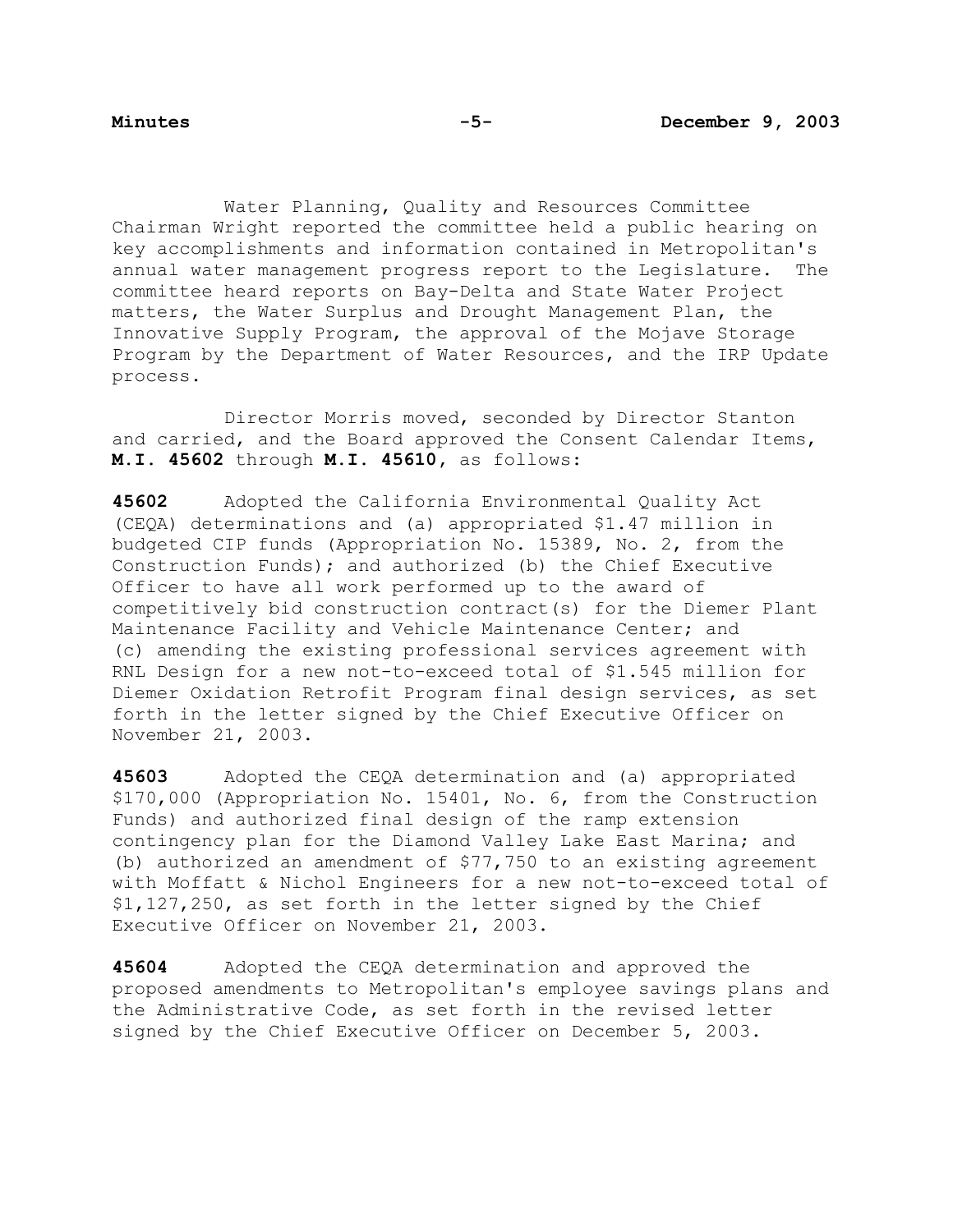**45605** Adopted the CEQA determination and authorized entering into an agreement with Applied Planning International, Inc., not to exceed \$452,000 for implementation services to upgrade Metropolitan's Maintenance Management System, as set forth in the letter signed by the Chief Executive Officer on November 21, 2003.

**45606** Adopted the CEQA determination and (a) **Resolution 8885**  granting Eastern Municipal Water District's request for approval of 76<sup>th</sup> Fringe Area Annexation, concurrently to Metropolitan and Eastern, conditioned upon approval by the Local Agency Formation Commission of Riverside County, and establishing Metropolitan's terms and conditions for this annexation; and (b) **Resolution 8886** to impose water standby charge at a rate of \$6.94 per acre or per parcel of less than one acre within the proposed annexation, as set forth in the letter signed by the Chief Executive Officer on November 19, 2003, said Resolutions entitled:

- **Resolution 8885 RESOLUTION OF THE BOARD OF DIRECTORS OF THE METROPOLITAN WATER DISTRICT OF SOUTHERN CALIFORNIA CONSENTING TO EASTERN MUNICIPAL WATER DISTRICT'S 76TH FRINGE AREA ANNEXATION AND FIXING THE TERMS AND CONDITIONS OF SAID ANNEXATION TO THE METROPOLITAN WATER DISTRICT OF SOUTHERN CALIFORNIA**
- **Resolution 8886 RESOLUTION OF THE BOARD OF DIRECTORS OF THE METROPOLITAN WATER DISTRICT OF SOUTHERN CALIFORNIA FIXING AND ADOPTING WATER STANDBY CHARGE CONTINGENT UPON EASTERN MUNICIPAL WATER DISTRICT'S 76TH FRINGE AREA ANNEXATION**

 Director Record requested to be recorded as abstaining.

**45607** Adopted the CEQA determination and approved payments up to a total of \$544 million determined to be due and payable under the terms of the State Water Project and Devil Canyon/Castaic contracts for calendar year 2004, as set forth in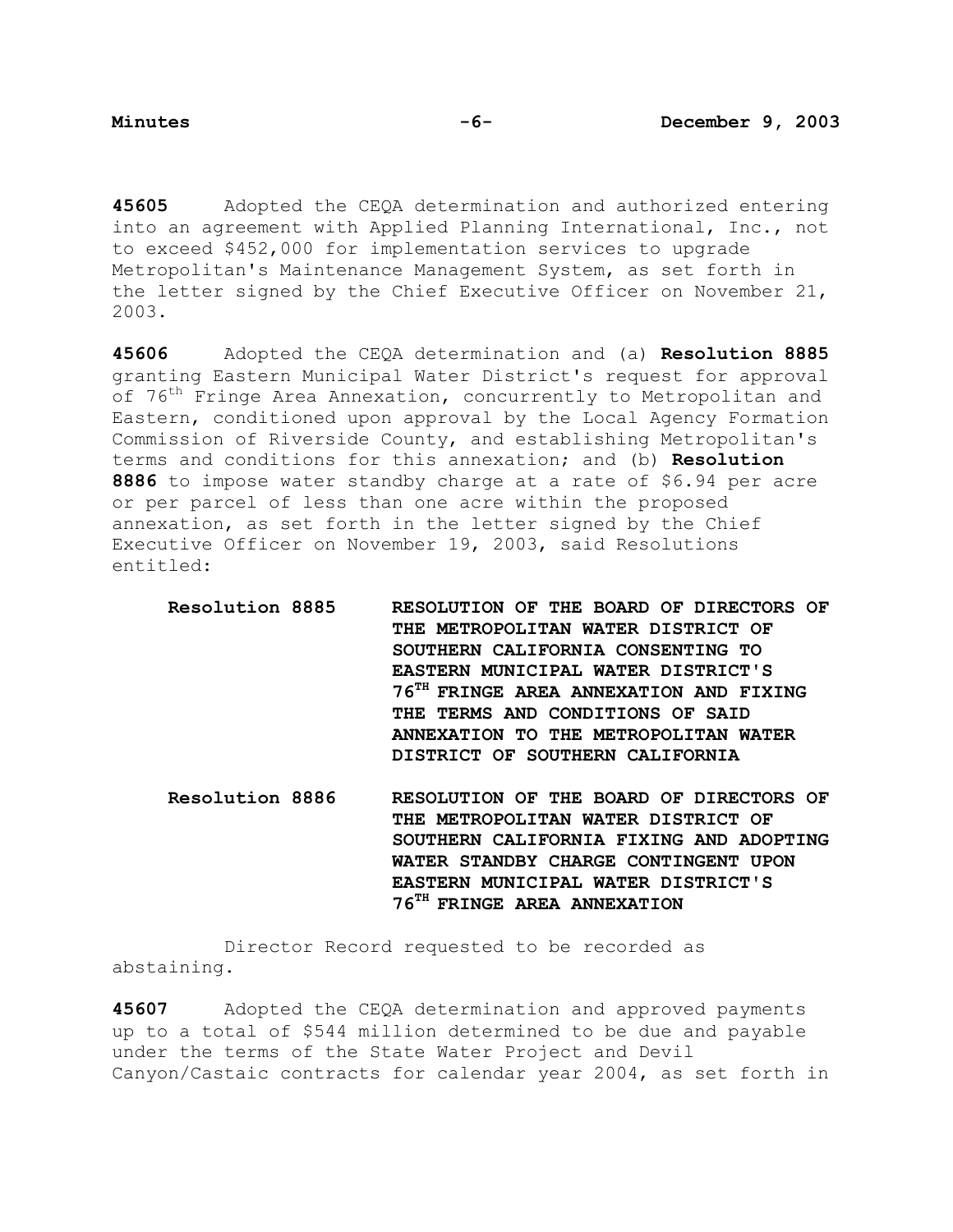the letter signed by the Chief Executive Officer on November 21, 2003.

 Director Edwards requested to be recorded as abstaining.

**45608** Adopted the CEQA determination and authorized amendment to contract for consultant services with Lemley & Associates California, Inc., to increase the compensation to a maximum of \$400,000, regarding the pending litigation on the Arrowhead East and Arrowhead West tunnel contracts, as set forth in the confidential letter signed by the General Counsel on November 17, 2003.

 Directors Abdo, Lewis, and Parker requested to be recorded as abstaining.

**45609** Adopted the CEQA determination and authorized settlement with Campus Crusade for Christ, Inc., of specified Inland Feeder Project matters, including that lawsuit denominated *The Metropolitan Water District of Southern California v. Campus Crusade for Christ, Inc., et al.*, San Bernardino Superior Court Case No. SCV 088016, as set forth in the confidential letter jointly signed by the General Counsel on November 18, and by the Chief Executive Officer on November 19, 2003.

 Directors Brown, Lewis, and Parker requested to be recorded as abstaining.

**45610** Adopted the CEQA determination and authorized increased flexibility in purchasing temporary easements for the San Diego Pipeline No. 6 North Reach project, as set forth in the confidential letter signed by the Chief Executive Officer on November 24, 2003.

**45611** The following communication was submitted to the Board for information:

a. Status report for the Inland Feeder Program for activities through October 2003, signed by the Chief Executive Officer on November 20, 2003.